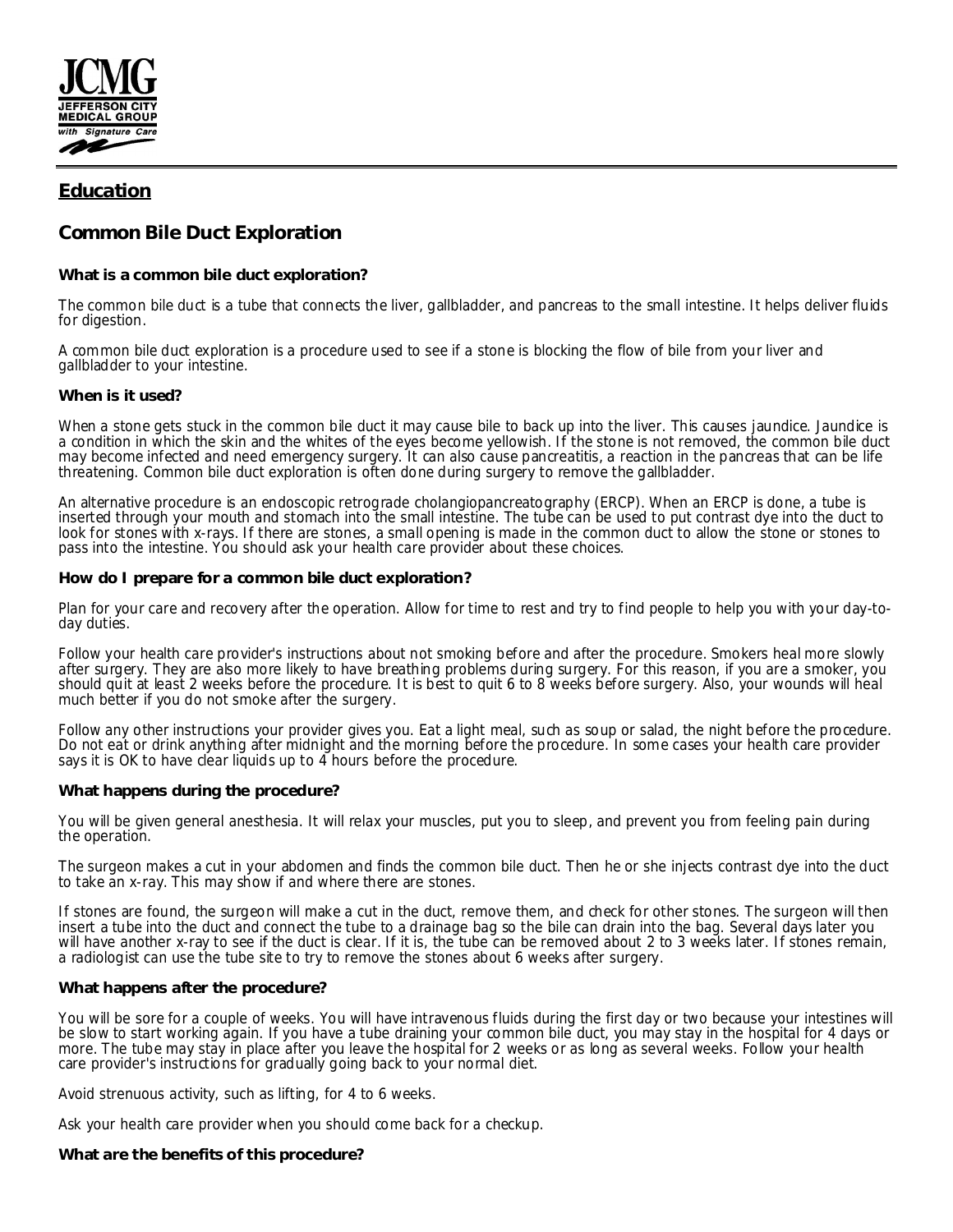If stones were removed, you will no longer have the discomfort of a blocked duct. You will have less chance of getting jaundice and infection.

**What are the risks associated with this procedure?**

- There are some risks when you have general anesthesia. Discuss these risks with your health care provider.
- $\bullet$ Swelling or scarring may damage the duct.
- Bile may leak from the duct.
- The surgeon may have to open your small intestine.
- You may develop an infection, and if the surgeon has to reopen the cut and insert a tube to allow the infection to drain,
- it may take longer to heal.
- You may have bleeding.

You should ask your health care provider how these risks apply to you.

**When should I call my health care provider?**

After you have gone home from the hospital, call your provider right away if:

- You have abdominal pain.
- Your wound becomes red, warm, or very sore or starts to drain fluid.
- You develop nausea and vomiting.
- You develop a fever.

Call during office hours if:

- You have questions about the procedure or its result.
- You want to make another appointment.

Adult Health Advisor 2006.4; Copyright © 2006 McKesson Corporation and/or one of its subsidiaries. All Rights Reserved. Developed by McKesson Provider Technologies. This content is reviewed periodically and is subject to change as new health information becomes available. The information is intended to inform and educate and is not a replacement for medical evaluation, advice, diagnosis or treatment by a healthcare professional.